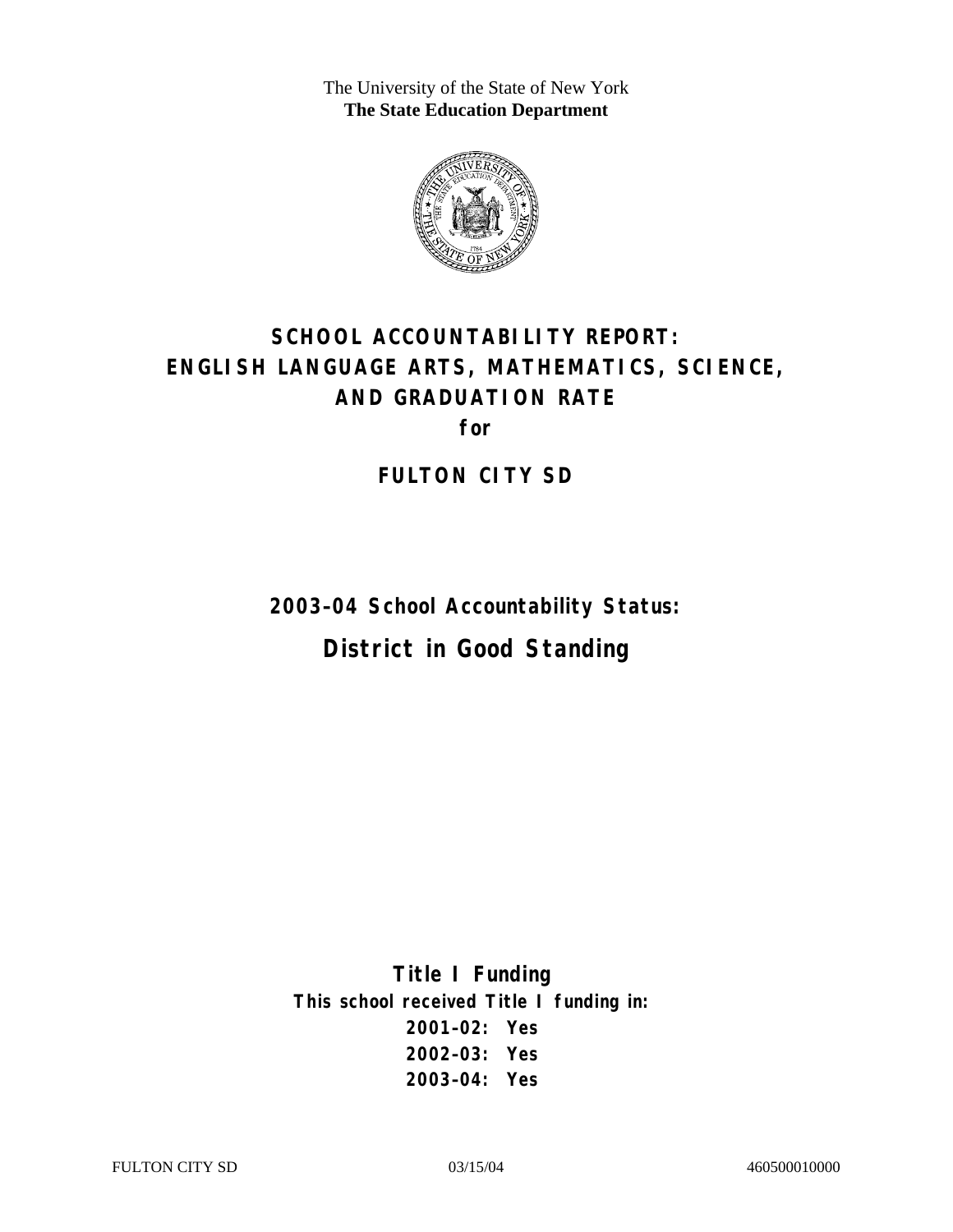#### **District/School Accountability Status Categories**

The list below defines the district or school status categories under New York State's district and school accountability system, which is divided into a Federal Title I component and a State component. A district or school that does not receive Title I funding in a school year does not have a federal status in that year. Schools receiving Title I funds that are not in good standing must provide school choice for their students; those in need of improvement year 2 and beyond must also provide Supplemental Education Services to eligible students. Other consequences for districts and schools not in good standing can be found at: www.emsc.nysed.gov/deputy/nclb/accountability/siinfo.htm. To be removed from any improvement status, a district or school must make Adequate Yearly Progress (AYP) for two consecutive years, or in the case of a School Under Registration Review, achieve the performance targets established for the school by the Commissioner.

**District/School in Good Standing:** A district or school is considered to be in good standing if it has not been identified as a District or School in Need of Improvement, Requiring Corrective Action, Planning for Restructuring, or Requiring Academic Progress, or as a School Under Registration Review.

**District/School Requiring Academic Progress:** Under the State component of New York's accountability system, a district or school that did not make AYP in the same grade and subject for two consecutive years is considered a School Requiring Academic Progress (Year 1) the following year. In each succeeding year that the school fails to make AYP, the year designation is incremented by one.

**District/School in Need of Improvement (Year 1):** A district or school that has not made AYP for two consecutive years in the same grade or subject while receiving Title I funds is considered a District/School in Need of Improvement (Year 1) the following year.

**District/School in Need of Improvement (Year 2):** A District or School in Need of Improvement (Year 1) that does not make AYP in the grade or subject for which it was identified while receiving Title I funds is considered a District or School in Need of Improvement (Year 2) the following year.

**District/School Requiring Corrective Action:** A District or School in Need of Improvement (Year 2) that does not make AYP in the grade or subject for which it was identified while receiving Title I funds is considered a District or School Requiring Corrective Action the following year.

**District/School Planning for Restructuring:** A District or School Requiring Corrective Action that does not make AYP in the grade or subject for which it was identified while receiving Title I funds is considered a District or School Planning for Restructuring the following year.

**School Under Registration Review (SURR):** Schools that are farthest from the State standard and have been determined by the Commissioner to be most in need of improvement are Schools Under Registration Review. These schools must achieve performance targets specified by the Commissioner of Education in their area(s) of identification within a prescribed timeframe or risk having their registration revoked by the Board of Regents.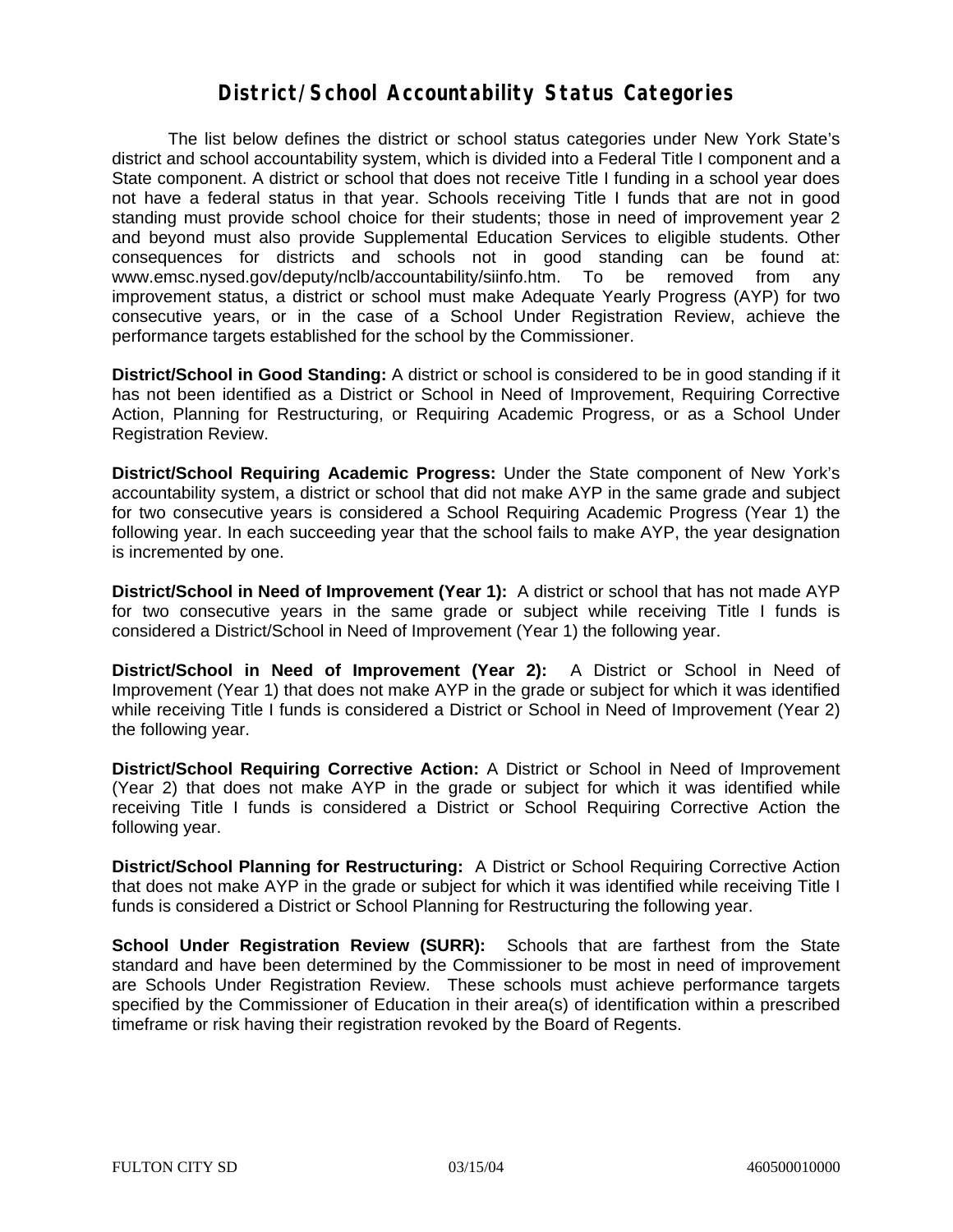## **Elementary-Level English Language Arts**

Definitions of terms, such as Performance Index and Effective Annual Measurable Objective (AMO), are in the glossary, which is the last page of this report.

**For a school to make Adequate Yearly Progress (AYP) in 2002–03, every accountability group must make AYP.** 

**For an accountability group to make AYP in 2002–03, it must** 

- 1. meet the 95 percent participation requirement (*2002–03 Participation*), *and*
- 2. *either* meet its Effective AMO *or* make safe harbor (*2002–03 Performance* and *Standards*).

To meet the participation requirement, 95 percent of the grade 4 enrollment in each accountability group with 40 or more students must

be tested. To meet the Effective AMO, the Performance Index for each group with 30 or more continuously enrolled students must equal or exceed the Effective AMO. To make safe harbor, the Performance Index of each of these groups must equal or exceed its ELA safe harbor target *and* the group must meet the elementary-level science qualification for safe harbor. (See the elementary-level science page of this report for further information on meeting the science qualification for safe harbor.)

*ELA Safe Harbor Targets:* The elementary-level 2002–03 ELA Safe Harbor Target is calculated by using the following equation: 2001–02 PI + (200 – the 2001–02 PI) <sup>×</sup> 0.10. The 2003–04 ELA Safe Harbor Target is calculated by using the following equation: 2002–03 PI + (200 – the 2002–03 PI)  $\times$  0.10. The 2003–04 target is provided for groups whose PI was below the Effective AMO in 2002–03.

|                                   | 2002-03 Participation |                                    | 2002-03 Performance*                                    |                      |                         | 2002-03 Standards                   |                                                           | 2003-04                                                      |                                                   |
|-----------------------------------|-----------------------|------------------------------------|---------------------------------------------------------|----------------------|-------------------------|-------------------------------------|-----------------------------------------------------------|--------------------------------------------------------------|---------------------------------------------------|
| <b>Accountability Group</b>       | Grade 4<br>Enrollment | Percent of<br>Enrollment<br>Tested | Count of<br>Continuously<br>Enrolled<br><b>Students</b> | Performance<br>Index | Effective<br><b>AMO</b> | <b>ELA Safe</b><br>Harbor<br>Target | Met the<br>Science<br>Qualification<br>for Safe<br>Harbor | <b>Made</b><br><b>AYP</b> in<br><b>ELA</b> in<br>$2002 - 03$ | <b>ELA Safe</b><br><b>Harbor</b><br><b>Target</b> |
| All Students                      | 305                   | 98%                                | 288                                                     | 156                  | 117                     |                                     |                                                           | <b>Yes</b>                                                   |                                                   |
| <b>Students with Disabilities</b> | 43                    | 93%                                | 38                                                      | 100                  | 107                     | 107                                 | Yes                                                       | <b>No</b>                                                    | 110                                               |
| American Indian/Alaskan Native    |                       |                                    |                                                         |                      |                         |                                     |                                                           |                                                              |                                                   |
| <b>Black</b>                      | 6                     |                                    | 6                                                       |                      |                         |                                     |                                                           |                                                              |                                                   |
| Hispanic                          | 9                     |                                    | $\overline{ }$                                          |                      |                         |                                     |                                                           |                                                              |                                                   |
| Asian or Pacific Islander         |                       |                                    |                                                         |                      |                         |                                     |                                                           |                                                              |                                                   |
| White                             | 290                   | 98%                                | 275                                                     | 157                  | 116                     |                                     |                                                           | <b>Yes</b>                                                   |                                                   |
| Limited English Proficient        |                       |                                    |                                                         |                      |                         |                                     |                                                           |                                                              |                                                   |
| Economically Disadvantaged        | 121                   | 100%                               | 111                                                     | 141                  | 113                     |                                     |                                                           | <b>Yes</b>                                                   |                                                   |
| Final AYP Determination           |                       |                                    |                                                         |                      |                         |                                     |                                                           | <b>No</b>                                                    |                                                   |

\*For schools with fewer than 30 continuously enrolled tested students in 2002–03, data for 2001–02 and 2002–03 were combined to determine counts and PIs.

\*\*Groups with a "\*\*" are not required to meet the science qualification for safe harbor to make safe harbor in English and mathematics because fewer than 30 students in the group were administered the science test.

**State accountability status in elementary-level English language arts: District in Good Standing** 

Title I accountability status in elementary-level English language arts: District in Good Standing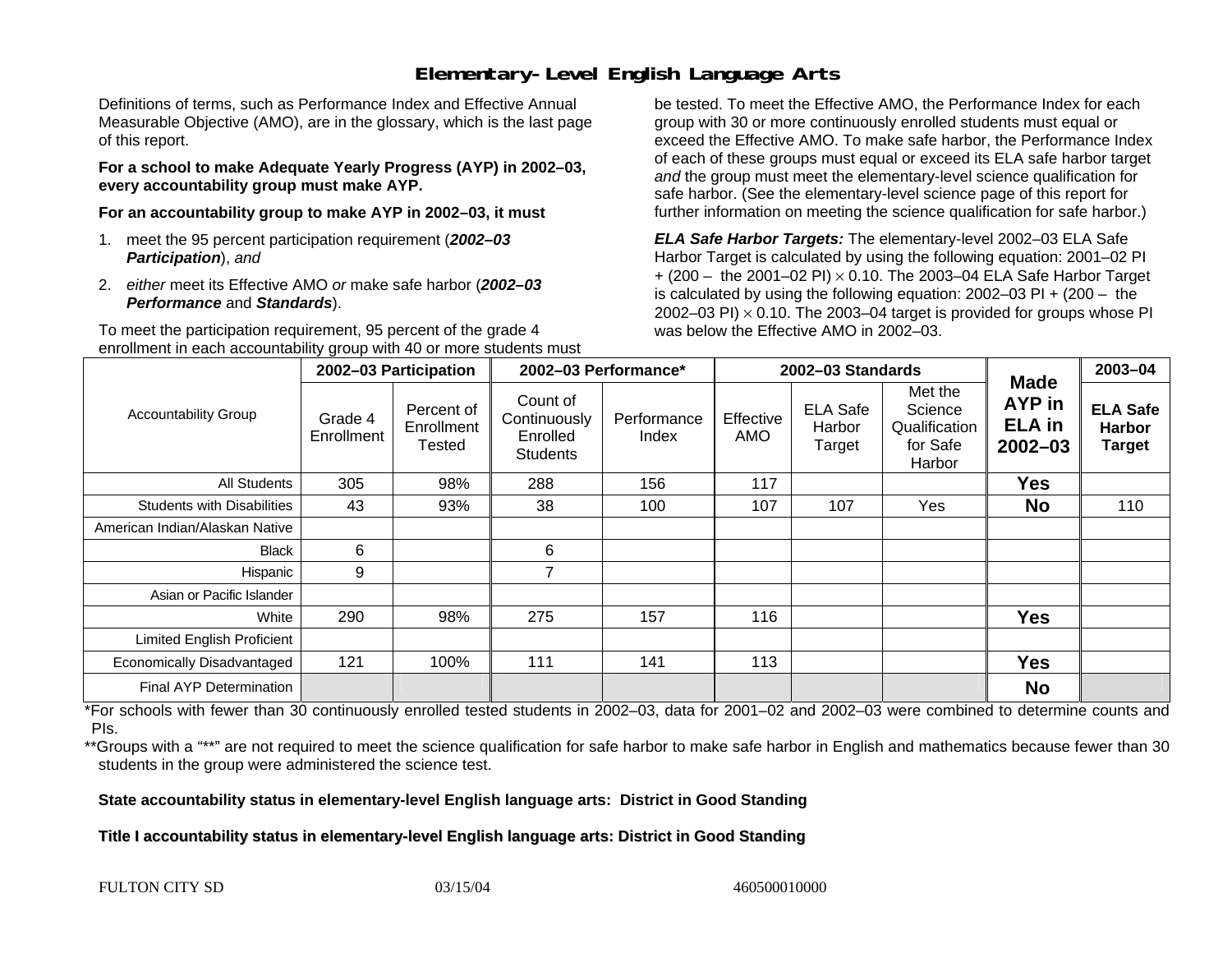## **Elementary-Level Mathematics**

Definitions of terms, such as Performance Index and Effective Annual Measurable Objective (AMO), are in the glossary, which is the last page of this report.

**For a school to make Adequate Yearly Progress (AYP) in 2002–03, every accountability group must make AYP.** 

**For an accountability group to make AYP in 2002–03, it must** 

- 1. meet the 95 percent participation requirement (*2002–03 Participation*), *and*
- 2. *either* meet its Effective AMO *or* make safe harbor (*2002–03 Performance* and *Standards*).

To meet the participation requirement, 95 percent of the grade 4 enrollment in each accountability group with 40 or more students must

be tested. To meet the Effective AMO, the Performance Index for each group with 30 or more continuously enrolled students must equal or exceed the Effective AMO. To make safe harbor, the Performance Index of each of these groups must equal or exceed its math safe harbor target *and* the group must meet the elementary-level science qualification for safe harbor. (See the elementary-level science page of this report for further information on meeting the science qualification for safe harbor.)

*Math Safe Harbor Targets:* The elementary-level 2002–03 Math Safe Harbor Target is calculated by using the following equation: 2001–02 PI + (200 – the 2001–02 PI) × 0.10. The 2003–04 Math Safe Harbor Target is calculated by using the following equation: 2002–03 PI + (200  $-$  the 2002–03 PI)  $\times$  0.10. The 2003–04 target is provided for groups whose PI was below the Effective AMO in 2002–03.

|                                   | 2002-03 Participation |                                    | 2002-03 Performance*                                    |                      | 2002-03 Standards       |                               |                                                           |                                                               | 2003-04                                            |
|-----------------------------------|-----------------------|------------------------------------|---------------------------------------------------------|----------------------|-------------------------|-------------------------------|-----------------------------------------------------------|---------------------------------------------------------------|----------------------------------------------------|
| <b>Accountability Group</b>       | Grade 4<br>Enrollment | Percent of<br>Enrollment<br>Tested | Count of<br>Continuously<br>Enrolled<br><b>Students</b> | Performance<br>Index | Effective<br><b>AMO</b> | Math Safe<br>Harbor<br>Target | Met the<br>Science<br>Qualification<br>for Safe<br>Harbor | <b>Made</b><br><b>AYP</b> in<br><b>Math in</b><br>$2002 - 03$ | <b>Math Safe</b><br><b>Harbor</b><br><b>Target</b> |
| All Students                      | 308                   | 100%                               | 290                                                     | 185                  | 130                     |                               |                                                           | <b>Yes</b>                                                    |                                                    |
| <b>Students with Disabilities</b> | 46                    | 100%                               | 40                                                      | 143                  | 121                     |                               |                                                           | <b>Yes</b>                                                    |                                                    |
| American Indian/Alaskan Native    |                       |                                    |                                                         |                      |                         |                               |                                                           |                                                               |                                                    |
| <b>Black</b>                      | 5                     |                                    | 5                                                       |                      |                         |                               |                                                           |                                                               |                                                    |
| Hispanic                          | 9                     |                                    | $\overline{ }$                                          |                      |                         |                               |                                                           |                                                               |                                                    |
| Asian or Pacific Islander         |                       |                                    |                                                         |                      |                         |                               |                                                           |                                                               |                                                    |
| White                             | 294                   | 100%                               | 278                                                     | 185                  | 129                     |                               |                                                           | <b>Yes</b>                                                    |                                                    |
| <b>Limited English Proficient</b> |                       |                                    |                                                         |                      |                         |                               |                                                           |                                                               |                                                    |
| Economically Disadvantaged        | 120                   | 100%                               | 109                                                     | 181                  | 126                     |                               |                                                           | <b>Yes</b>                                                    |                                                    |
| <b>Final AYP Determination</b>    |                       |                                    |                                                         |                      |                         |                               |                                                           | <b>Yes</b>                                                    |                                                    |

\*For schools with fewer than 30 continuously enrolled tested students in 2002–03, data for 2001–02 and 2002–03 were combined to determine counts and PIs. \*\*Groups with a "\*\*" are not required to meet the science qualification for safe harbor to make safe harbor in English and mathematics because fewer than 30 students in the group were administered the science test.

**State accountability status in elementary-level mathematics: District in Good Standing** 

Title I accountability status in elementary-level mathematics: District in Good Standing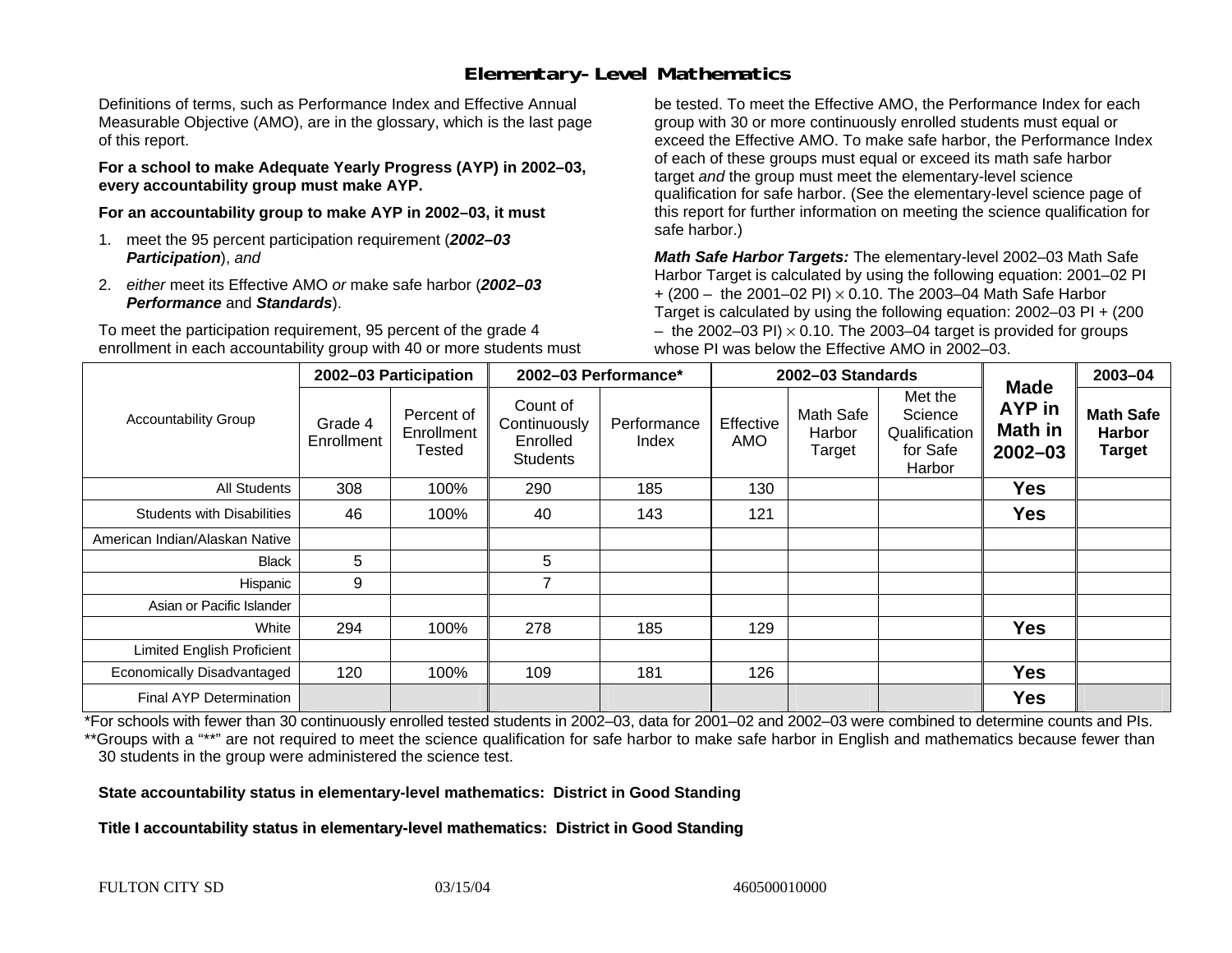#### **Elementary-Level Science**

Definitions of terms, such as Progress Target and Adequate Yearly Progress (AYP), are in the glossary, which is the last page of this report.

*Made AYP in Science in 2002–03:* For a school to make AYP in science, the Percent At or Above SDL for the "All Students" group must equal or exceed the State Science Standard or the Science Progress Target.

**State Designated Level (SDL):** The score that students taking the elementary-level science test must equal or exceed on the written portion of the test to meet the State Science Standard.

*Qualification for Safe Harbor in Elementary-Level ELA and Math:* For an accountability group to be considered Qualified for Safe Harbor in Elementary-Level ELA and Math, the Percent At or Above SDL must equal or exceed the State Science Standard or the Science Progress Target in elementary-level science for that group. Groups with fewer than 30 students tested in elementary-level science are not subject to this qualification criterion.

*Science Progress Targets:* The elementary-level 2002–03 Science Progress Target is calculated by adding one point to the 2001–02 Percent At or Above SDL. The 2003–04 Science Progress Target is calculated by multiplying the 2002–03 Percent At or Above SDL by two and then adding one point. The 2003–04 target is provided for groups whose Percent At or Above SDL was below the State Science Standard in 2002–03.

|                                   |                                                         | 2002-03 Performance*       | 2002-03 Standards                   |                               |                                             | $2002 - 03$                                                             | 2003-04                       |
|-----------------------------------|---------------------------------------------------------|----------------------------|-------------------------------------|-------------------------------|---------------------------------------------|-------------------------------------------------------------------------|-------------------------------|
| <b>Accountability Group</b>       | Count of<br>Continuously<br>Enrolled<br><b>Students</b> | Percent At or<br>Above SDL | <b>State</b><br>Science<br>Standard | Science<br>Progress<br>Target | <b>Made AYP</b><br>in Science<br>in 2002-03 | Qualified for<br>Safe Harbor in<br>Elementary-<br>Level ELA and<br>Math | Science<br>Progress<br>Target |
| All Students                      | 287                                                     | 84                         | 40                                  |                               | <b>Yes</b>                                  | Yes                                                                     |                               |
| <b>Students with Disabilities</b> | 37                                                      | 65                         | 40                                  |                               |                                             | Yes                                                                     |                               |
| American Indian/Alaskan Native    |                                                         |                            |                                     |                               |                                             |                                                                         |                               |
| <b>Black</b>                      | 4                                                       |                            |                                     |                               |                                             |                                                                         |                               |
| Hispanic                          | 6                                                       |                            |                                     |                               |                                             |                                                                         |                               |
| Asian or Pacific Islander         |                                                         |                            |                                     |                               |                                             |                                                                         |                               |
| White                             | 277                                                     | 83                         | 40                                  |                               |                                             | Yes                                                                     |                               |
| Limited English Proficient        |                                                         |                            |                                     |                               |                                             |                                                                         |                               |
| Economically Disadvantaged        | 105                                                     | 80                         | 40                                  |                               |                                             | Yes                                                                     |                               |
| <b>Final AYP Determination</b>    |                                                         |                            |                                     |                               | <b>Yes</b>                                  |                                                                         |                               |

\*For schools with fewer than 30 continuously enrolled students in 2002–03, data for 2001–02 and 2002–03 were combined to determine counts and percents at or above SDL.

#### **State accountability status in elementary-level science: District in Good Standing**

#### Title I accountability status in elementary-level science: District in Good Standing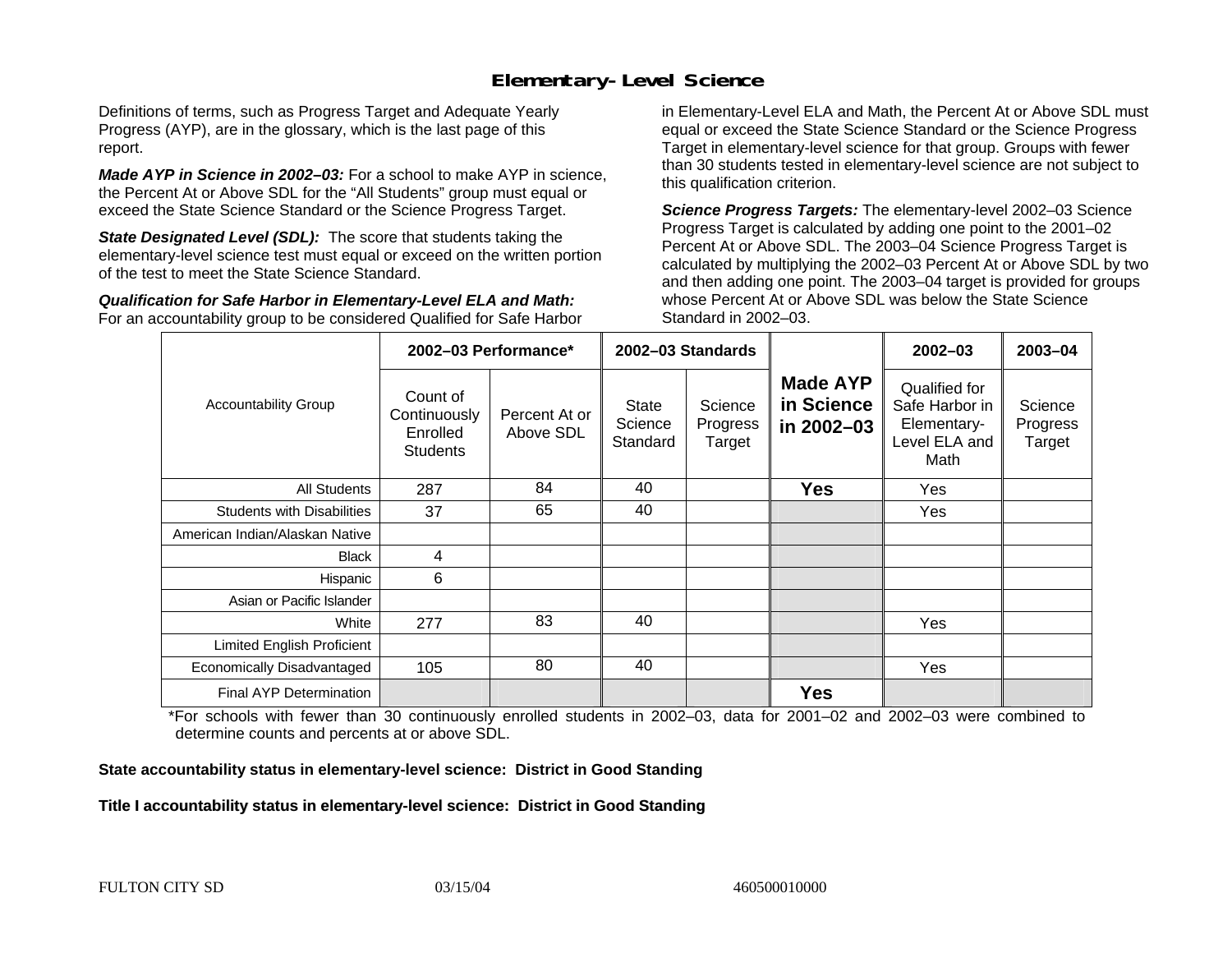### **Middle-Level English Language Arts**

Definitions of terms, such as Performance Index and Effective Annual Measurable Objective (AMO), are in the glossary, which is the last page of this report.

**For a school to make Adequate Yearly Progress (AYP) in 2002–03, every accountability group must make AYP.** 

**For an accountability group to make AYP in 2002–03, it must** 

- 1. meet the 95 percent participation requirement (*2002–03 Participation*), *and*
- 2. *either* meet its Effective AMO *or* make safe harbor (*2002–03 Performance* and *Standards*).

To meet the participation requirement, 95 percent of the grade 8 enrollment in each accountability group with 40 or more students must

be tested. To meet the Effective AMO, the Performance Index for each group with 30 or more continuously enrolled students must equal or exceed the Effective AMO. To make safe harbor, the Performance Index of each of these groups must equal or exceed its ELA safe harbor target *and* the group must meet the middle-level science qualification for safe harbor. (See the middle-level science page of this report for further information on meeting the science qualification for safe harbor.)

*ELA Safe Harbor Targets:* The middle-level *2002–03* ELA Safe Harbor Target is calculated by using the following equation: 2001–02 PI + (200  $-$  the 2001–02 PI)  $\times$  0.10. The 2003–04 ELA Safe Harbor Target is  $\,$ calculated by using the following equation:  $2002-03$  PI +  $(200 -$  the 2002–03 PI)  $\times$  0.10. The 2003–04 target is provided for groups whose PI was below the Effective AMO in 2002–03.

|                                   | 2002-03 Participation |                                    | 2002-03 Performance*                                    |                      |                         | 2002-03 Standards                   |                                                           | 2003-04                                        |                                            |
|-----------------------------------|-----------------------|------------------------------------|---------------------------------------------------------|----------------------|-------------------------|-------------------------------------|-----------------------------------------------------------|------------------------------------------------|--------------------------------------------|
| <b>Accountability Group</b>       | Grade 8<br>Enrollment | Percent of<br>Enrollment<br>Tested | Count of<br>Continuously<br>Enrolled<br><b>Students</b> | Performance<br>Index | Effective<br><b>AMO</b> | <b>ELA Safe</b><br>Harbor<br>Target | Met the<br>Science<br>Qualification<br>for Safe<br>Harbor | Made<br>AYP in<br><b>ELA</b> in<br>$2002 - 03$ | <b>ELA Safe</b><br><b>Harbor</b><br>Target |
| All Students                      | 312                   | 99%                                | 298                                                     | 133                  | 101                     |                                     |                                                           | <b>Yes</b>                                     |                                            |
| <b>Students with Disabilities</b> | 49                    | 100%                               | 43                                                      | 74                   | 92                      | 90                                  | Yes                                                       | <b>No</b>                                      | 87                                         |
| American Indian/Alaskan Native    |                       |                                    |                                                         |                      |                         |                                     |                                                           |                                                |                                            |
| Black                             | 4                     |                                    | 4                                                       |                      |                         |                                     |                                                           |                                                |                                            |
| Hispanic                          | 5                     |                                    | 3                                                       |                      |                         |                                     |                                                           |                                                |                                            |
| Asian or Pacific Islander         |                       |                                    |                                                         |                      |                         |                                     |                                                           |                                                |                                            |
| White                             | 303                   | 100%                               | 291                                                     | 132                  | 101                     |                                     |                                                           | <b>Yes</b>                                     |                                            |
| Limited English Proficient        |                       |                                    |                                                         |                      |                         |                                     |                                                           |                                                |                                            |
| Economically Disadvantaged        | 116                   | 99%                                | 105                                                     | 108                  | 97                      |                                     |                                                           | <b>Yes</b>                                     |                                            |
| Final AYP Determination           |                       |                                    |                                                         |                      |                         |                                     |                                                           | <b>No</b>                                      |                                            |

\*For schools with fewer than 30 continuously enrolled tested students in 2002–03, data for 2001–02 and 2002–03 were combined to determine counts and PIs.

\*\*Groups with a "\*\*" are not required to meet the science qualification for safe harbor to make safe harbor in English and mathematics because fewer than 30 students in the group were administered the science test.

**State accountability status in middle-level English language arts: District in Good Standing** 

Title I accountability status in middle-level English language arts: District in Good Standing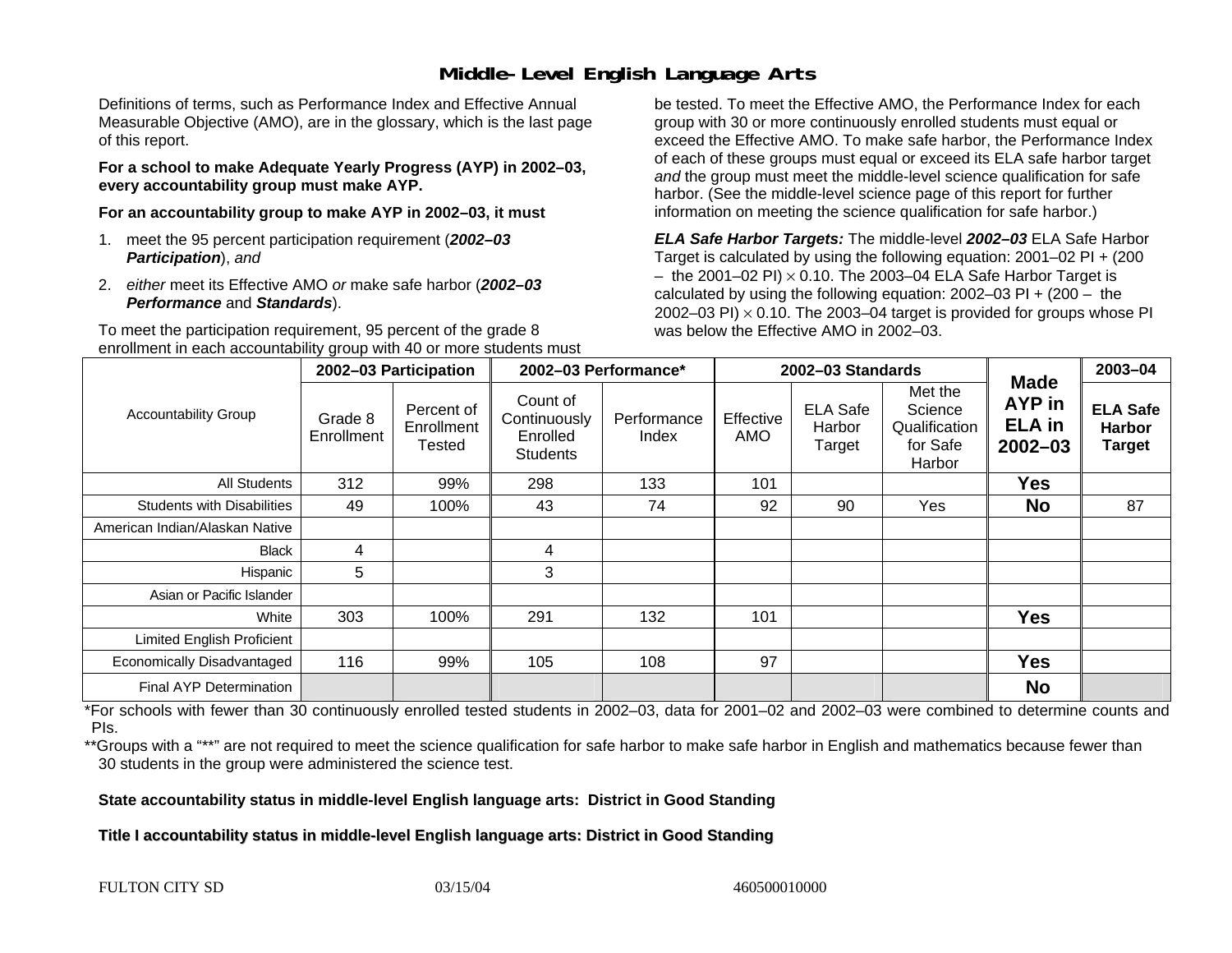### **Middle-Level Mathematics**

Definitions of terms, such as Performance Index and Effective Annual Measurable Objective (AMO), are in the glossary, which is the last page of this report.

**For a school to make Adequate Yearly Progress (AYP) in 2002–03, every accountability group must make AYP.** 

**For an accountability group to make AYP in 2002–03, it must** 

- 1. meet the 95 percent participation requirement (*2002–03 Participation*), *and*
- 2. *either* meet its Effective AMO *or* make safe harbor (*2002–03 Performance* and *Standards*).

To meet the participation requirement, 95 percent of the grade 8 enrollment in each accountability group with 40 or more students must

be tested. To meet the Effective AMO, the Performance Index for each group with 30 or more continuously enrolled students must equal or exceed the Effective AMO. To make safe harbor, the Performance Index of each of these groups must equal or exceed its math safe harbor target *and* the group must meet the middle-level science qualification for safe harbor. (See the middle-level science page of this report for further information on meeting the science qualification for safe harbor.)

*Math Safe Harbor Targets:* The middle-level 2002–03 Math Safe Harbor Target is calculated by using the following equation: 2001–02 PI + (200 – the 2001–02 PI) × 0.10. The 2003–04 Math Safe Harbor Target is calculated by using the following equation: 2002–03 PI + (200  $-$  the 2002–03 PI)  $\times$  0.10. The 2003–04 target is provided for groups whose PI was below the Effective AMO in 2002–03

|                                   | 2002-03 Participation |                                           | 2002-03 Performance*                                    |                      | 2002-03 Standards |                               |                                                           |                                                               | 2003-04                                            |
|-----------------------------------|-----------------------|-------------------------------------------|---------------------------------------------------------|----------------------|-------------------|-------------------------------|-----------------------------------------------------------|---------------------------------------------------------------|----------------------------------------------------|
| <b>Accountability Group</b>       | Grade 8<br>Enrollment | Percent of<br>Enrollment<br><b>Tested</b> | Count of<br>Continuously<br>Enrolled<br><b>Students</b> | Performance<br>Index | Effective<br>AMO  | Math Safe<br>Harbor<br>Target | Met the<br>Science<br>Qualification<br>for Safe<br>Harbor | <b>Made</b><br><b>AYP</b> in<br><b>Math in</b><br>$2002 - 03$ | <b>Math Safe</b><br><b>Harbor</b><br><b>Target</b> |
| <b>All Students</b>               | 312                   | 97%                                       | 287                                                     | 139                  | 75                |                               |                                                           | <b>Yes</b>                                                    |                                                    |
| <b>Students with Disabilities</b> | 49                    | 98%                                       | 42                                                      | 62                   | 66                | 62                            | Yes                                                       | <b>Yes</b>                                                    | 76                                                 |
| American Indian/Alaskan Native    |                       |                                           |                                                         |                      |                   |                               |                                                           |                                                               |                                                    |
| <b>Black</b>                      | 4                     |                                           | 4                                                       |                      |                   |                               |                                                           |                                                               |                                                    |
| Hispanic                          | 4                     |                                           | 3                                                       |                      |                   |                               |                                                           |                                                               |                                                    |
| Asian or Pacific Islander         |                       |                                           |                                                         |                      |                   |                               |                                                           |                                                               |                                                    |
| White                             | 304                   | 97%                                       | 280                                                     | 140                  | 75                |                               |                                                           | <b>Yes</b>                                                    |                                                    |
| <b>Limited English Proficient</b> |                       |                                           |                                                         |                      |                   |                               |                                                           |                                                               |                                                    |
| Economically Disadvantaged        | 115                   | 97%                                       | 98                                                      | 117                  | 71                |                               |                                                           | <b>Yes</b>                                                    |                                                    |
| <b>Final AYP Determination</b>    |                       |                                           |                                                         |                      |                   |                               |                                                           | <b>Yes</b>                                                    |                                                    |

\*For schools with fewer than 30 continuously enrolled tested students in 2002–03, data for 2001–02 and 2002–03 were combined to determine counts and PIs.

\*\*Groups with a "\*\*" are not required to meet the science qualification for safe harbor to make safe harbor in English and mathematics because fewer than 30 students in the group were administered the science test.

**State accountability status in middle-level mathematics: District in Good Standing** 

Title I accountability status in middle-level mathematics: District in Good Standing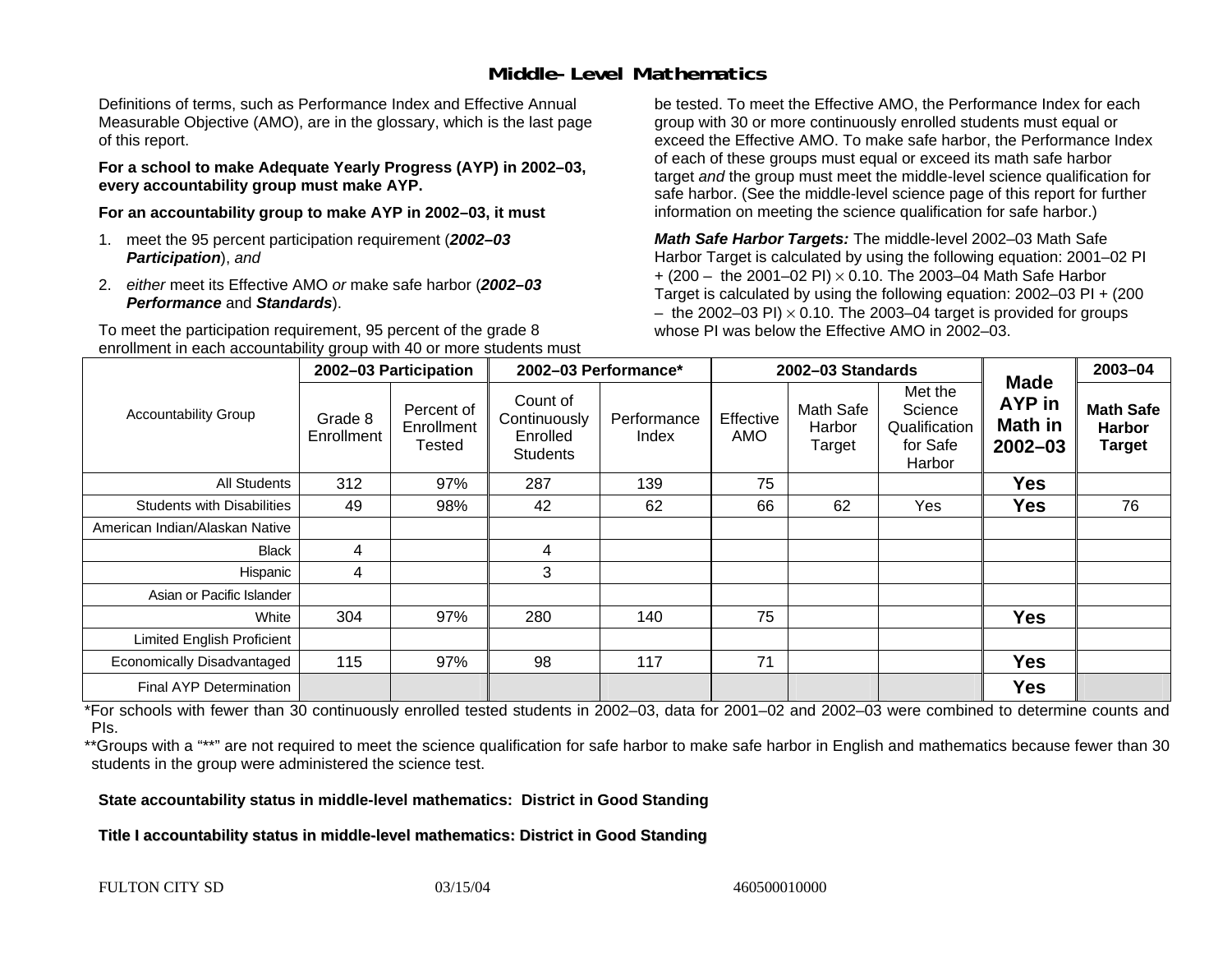### **Middle-Level Science**

Definitions of terms, such as Progress Target and Adequate Yearly Progress (AYP), are in the glossary, which is the last page of this report.

*Made AYP in Science in 2002–03:* For a school to make AYP in science, the Performance Index (PI) for the "All Students" group must equal or exceed the State Science Standard or the Science Progress Target.

*Qualification for Safe Harbor in Middle-Level ELA and Math:* For an accountability group to be considered Qualified for Safe Harbor in

Middle-Level ELA and Math, the PI must equal or exceed the State Science Standard or the Science Progress Target in middle-level science for that group. Groups with fewer than 30 students tested in middle-level science are not subject to this qualification criterion.

*Science Progress Targets:* The middle-level 2002–03 Science Progress Target is calculated by adding one point to the 2001–02 PI. The 2003–04 Science Progress Target is calculated by adding one point to the 2002–03 PI. The 2003–04 target is provided for groups whose PI was below the State Science Standard in 2002–03.

|                                   | 2002-03 Performance*                                    |                      |                              | 2002-03 Standards             |                                             | $2002 - 03$                                                            | $2003 - 04$                   |
|-----------------------------------|---------------------------------------------------------|----------------------|------------------------------|-------------------------------|---------------------------------------------|------------------------------------------------------------------------|-------------------------------|
| <b>Accountability Group</b>       | Count of<br>Continuously<br>Enrolled<br><b>Students</b> | Performance<br>Index | State<br>Science<br>Standard | Science<br>Progress<br>Target | <b>Made AYP</b><br>in Science<br>in 2002-03 | Qualified<br>for Safe<br>Harbor in<br>Middle-<br>Level ELA<br>and Math | Science<br>Progress<br>Target |
| <b>All Students</b>               | 278                                                     | 185                  | 100                          |                               | <b>Yes</b>                                  | Yes                                                                    |                               |
| <b>Students with Disabilities</b> | 34                                                      | 141                  | 100                          |                               |                                             | Yes                                                                    |                               |
| American Indian/Alaskan Native    |                                                         |                      |                              |                               |                                             |                                                                        |                               |
| <b>Black</b>                      | 4                                                       |                      |                              |                               |                                             |                                                                        |                               |
| Hispanic                          | 2                                                       |                      |                              |                               |                                             |                                                                        |                               |
| Asian or Pacific Islander         |                                                         |                      |                              |                               |                                             |                                                                        |                               |
| White                             | 272                                                     | 185                  | 100                          |                               |                                             | Yes                                                                    |                               |
| Limited English Proficient        |                                                         |                      |                              |                               |                                             |                                                                        |                               |
| Economically Disadvantaged        | 86                                                      | 181                  | 100                          |                               |                                             | Yes                                                                    |                               |
| Final AYP Determination           |                                                         |                      |                              |                               | <b>Yes</b>                                  |                                                                        |                               |

\*For schools with fewer than 30 continuously enrolled students in 2002–03, data for 2001–02 and 2002–03 were combined to determine counts and PIs.

**State accountability status in middle-level science: District in Good Standing** 

Title I accountability status in middle-level science: District in Good Standing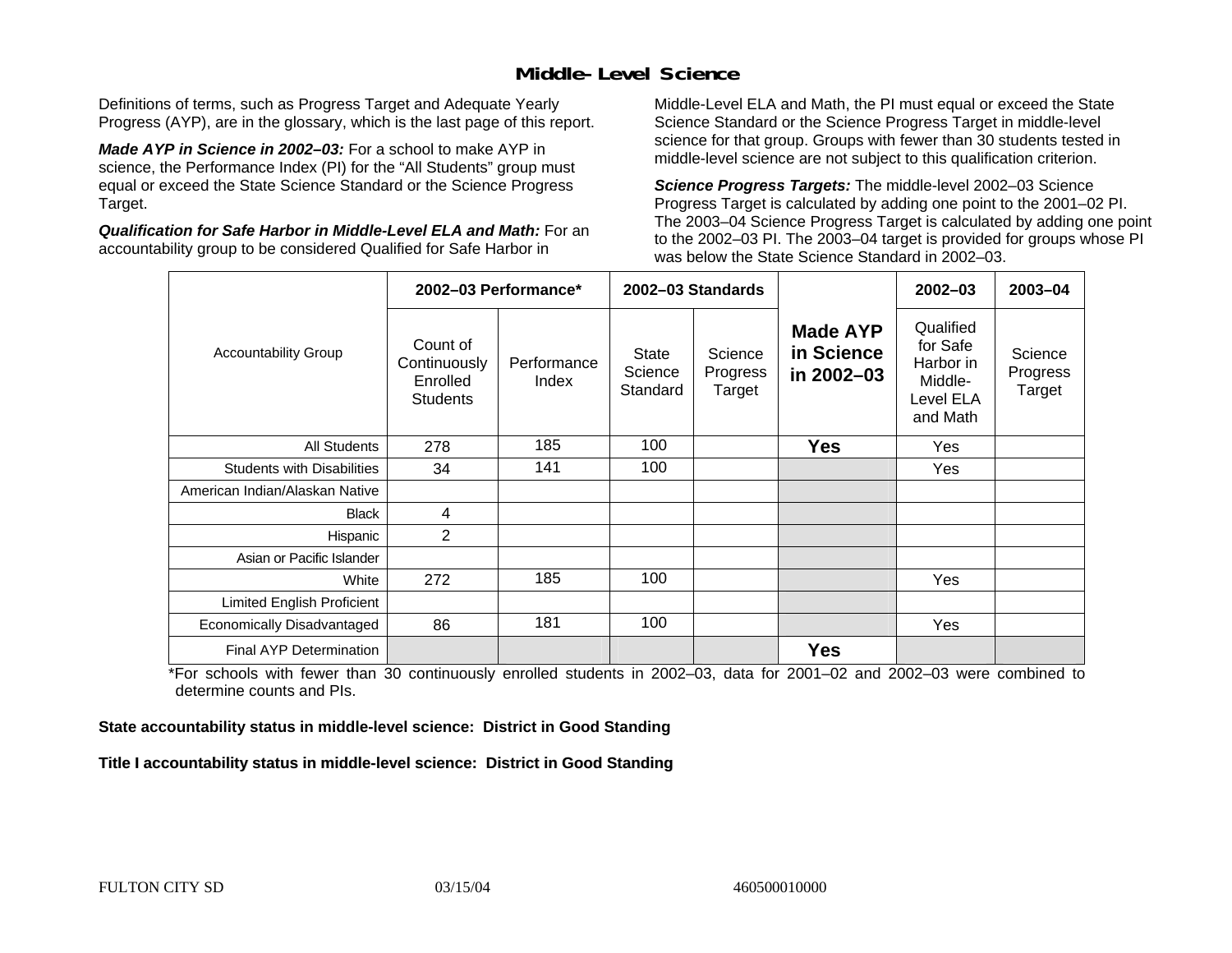### **Secondary-Level English Language Arts**

Definitions of terms, such as Performance Index and Effective Annual Measurable Objective (AMO), are in the glossary, which is the last page of this report.

#### **For a school to make Adequate Yearly Progress (AYP) in 2002–03, every accountability group must make AYP.**

**For an accountability group to make AYP in 2002–03,** it must meet its Effective AMO *or* make safe harbor (*2002–03 Performance* and *Standards*). To meet the Effective AMO, the Performance Index for each group with 30 or more cohort members must equal or exceed the Effective AMO. To make safe harbor, the Performance Index of each of these groups must equal or exceed its ELA safe harbor target *and* the group must meet the graduation-rate qualification for safe harbor. (See the graduation-rate page of this report for further information on meeting the graduation-rate qualification for safe harbor.)

*ELA Safe Harbor Targets:* The secondary-level 2002–03 ELA Safe Harbor Target is calculated by using the following equation: 2001–02 PI + (200 – the 2001–02 PI) <sup>×</sup> 0.10. The 2003–04 ELA Safe Harbor Target is calculated by using the following equation: 2002–03 PI + (200 – the 2002–03 PI)  $\times$  0.10. The 2003–04 target is provided for groups whose PI was below the Effective AMO in 2002–03.

|                                   | 2002-03 Performance*                                        |                      | 2002-03 Standards | <b>Made</b>                         | 2003-04                                                               |                                        |                                     |
|-----------------------------------|-------------------------------------------------------------|----------------------|-------------------|-------------------------------------|-----------------------------------------------------------------------|----------------------------------------|-------------------------------------|
| <b>Accountability Group</b>       | Count of 1999<br>Accountability<br>Cohort<br><b>Members</b> | Performance<br>Index | Effective<br>AMO  | <b>ELA Safe</b><br>Harbor<br>Target | Met the<br><b>Graduation-Rate</b><br>Qualification for<br>Safe Harbor | AYP in<br><b>ELA</b> in<br>$2002 - 03$ | <b>ELA Safe</b><br>Harbor<br>Target |
| <b>All Students</b>               | 271                                                         | 158                  | 135               |                                     | Yes                                                                   | <b>Yes</b>                             |                                     |
| <b>Students with Disabilities</b> | 20                                                          |                      |                   |                                     |                                                                       |                                        |                                     |
| American Indian/Alaskan Native    | 2                                                           |                      |                   |                                     |                                                                       |                                        |                                     |
| <b>Black</b>                      | $\overline{2}$                                              |                      |                   |                                     |                                                                       |                                        |                                     |
| Hispanic                          |                                                             |                      |                   |                                     |                                                                       |                                        |                                     |
| Asian or Pacific Islander         | 2                                                           |                      |                   |                                     |                                                                       |                                        |                                     |
| White                             | 265                                                         | 159                  | 135               |                                     | Yes                                                                   | <b>Yes</b>                             |                                     |
| Limited English Proficient        |                                                             |                      |                   |                                     |                                                                       |                                        |                                     |
| Economically Disadvantaged        | 49                                                          | 116                  | 128               | 20                                  | $***$                                                                 | <b>Yes</b>                             | 124                                 |
| Final AYP Determination           |                                                             |                      |                   |                                     |                                                                       | <b>Yes</b>                             |                                     |

\*For schools with fewer than thirty 1999 accountability cohort members, 1998 and 1999 cohort data were combined to determine counts and PIs.

\*\*Groups with a "\*\*" are not required to meet the graduation-rate qualification for safe harbor, because fewer than 30 members in the 1998 graduation-rate cohort were in those groups.

**State accountability status in secondary-level English language arts: District in Good Standing** 

Title I accountability status in secondary-level English language arts: District in Good Standing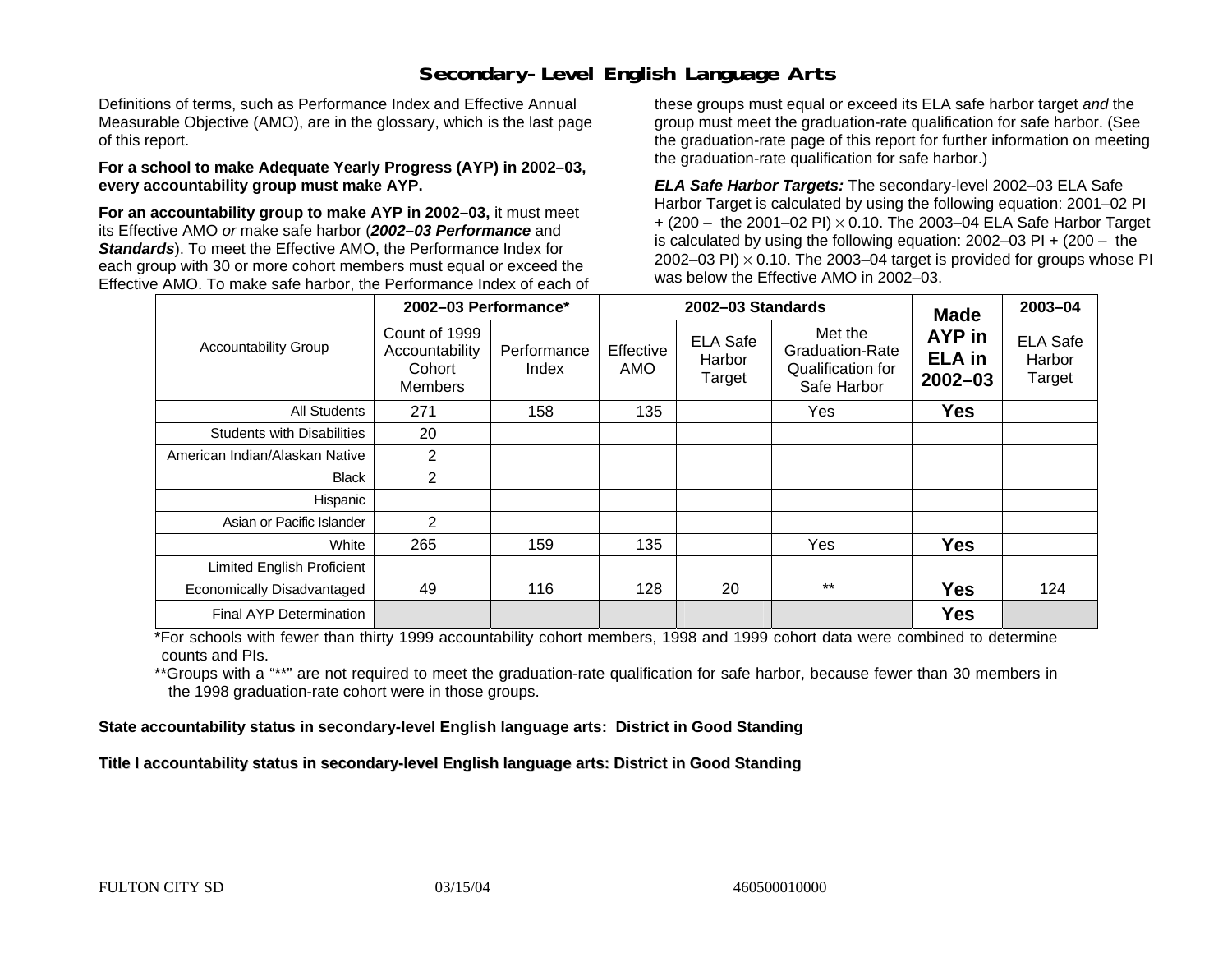### **Secondary-Level Mathematics**

Definitions of terms, such as Performance Index and Effective Annual Measurable Objective (AMO), are in the glossary, which is the last page of this report.

#### **For a school to make Adequate Yearly Progress (AYP) in 2002–03, every accountability group must make AYP.**

**For an accountability group to make AYP in 2002–03,** it must meet its Effective AMO *or* make safe harbor (*2002–03 Performance* and *Standards*). To meet the Effective AMO, the Performance Index for each group with 30 or more cohort members must equal or exceed the Effective AMO. To make safe harbor, the Performance Index of each of these groups must equal or exceed its math safe harbor target *and* the group must meet the graduation-rate qualification for safe harbor. (See the graduation-rate page of this report for further information on meeting the graduation-rate qualification for safe harbor.)

*Math Safe Harbor Targets:* The secondary-level 2002–03 Math Safe Harbor Target is calculated by using the following equation: 2001–02 PI + (200 – the 2001–02 PI) × 0.10. The 2003–04 Math Safe Harbor Target is calculated by using the following equation: 2002–03 PI + (200  $-$  the 2002–03 PI)  $\times$  0.10. The 2003–04 target is provided for groups whose PI was below the Effective AMO in 2002–03.

|                                   | 2002-03 Performance*                                        |                      |                  | 2002-03 Standards             | <b>Made</b>                                                           | 2003-04                          |                               |
|-----------------------------------|-------------------------------------------------------------|----------------------|------------------|-------------------------------|-----------------------------------------------------------------------|----------------------------------|-------------------------------|
| <b>Accountability Group</b>       | Count of 1999<br>Accountability<br>Cohort<br><b>Members</b> | Performance<br>Index | Effective<br>AMO | Math Safe<br>Harbor<br>Target | Met the<br><b>Graduation-Rate</b><br>Qualification for<br>Safe Harbor | AYP in<br>Math in<br>$2002 - 03$ | Math Safe<br>Harbor<br>Target |
| All Students                      | 271                                                         | 162                  | 125              |                               | Yes                                                                   | <b>Yes</b>                       |                               |
| <b>Students with Disabilities</b> | 20                                                          |                      |                  |                               |                                                                       |                                  |                               |
| American Indian/Alaskan Native    | $\overline{2}$                                              |                      |                  |                               |                                                                       |                                  |                               |
| <b>Black</b>                      | $\overline{2}$                                              |                      |                  |                               |                                                                       |                                  |                               |
| Hispanic                          |                                                             |                      |                  |                               |                                                                       |                                  |                               |
| Asian or Pacific Islander         | 2                                                           |                      |                  |                               |                                                                       |                                  |                               |
| White                             | 265                                                         | 163                  | 125              |                               | Yes                                                                   | <b>Yes</b>                       |                               |
| Limited English Proficient        |                                                             |                      |                  |                               |                                                                       |                                  |                               |
| Economically Disadvantaged        | 49                                                          | 131                  | 118              |                               | $***$                                                                 | <b>Yes</b>                       |                               |
| <b>Final AYP Determination</b>    |                                                             |                      |                  |                               |                                                                       | <b>Yes</b>                       |                               |

\*For schools with fewer than thirty 1999 accountability cohort members, 1998 and 1999 cohort data were combined to determine counts and PIs.

\*\*Groups with a "\*\*" are not required to meet the graduation-rate qualification for safe harbor, because fewer than 30 members in the 1998 graduation-rate cohort were in those groups.

**State accountability status in secondary-level mathematics: District in Good Standing** 

Title I accountability status in secondary-level mathematics: District in Good Standing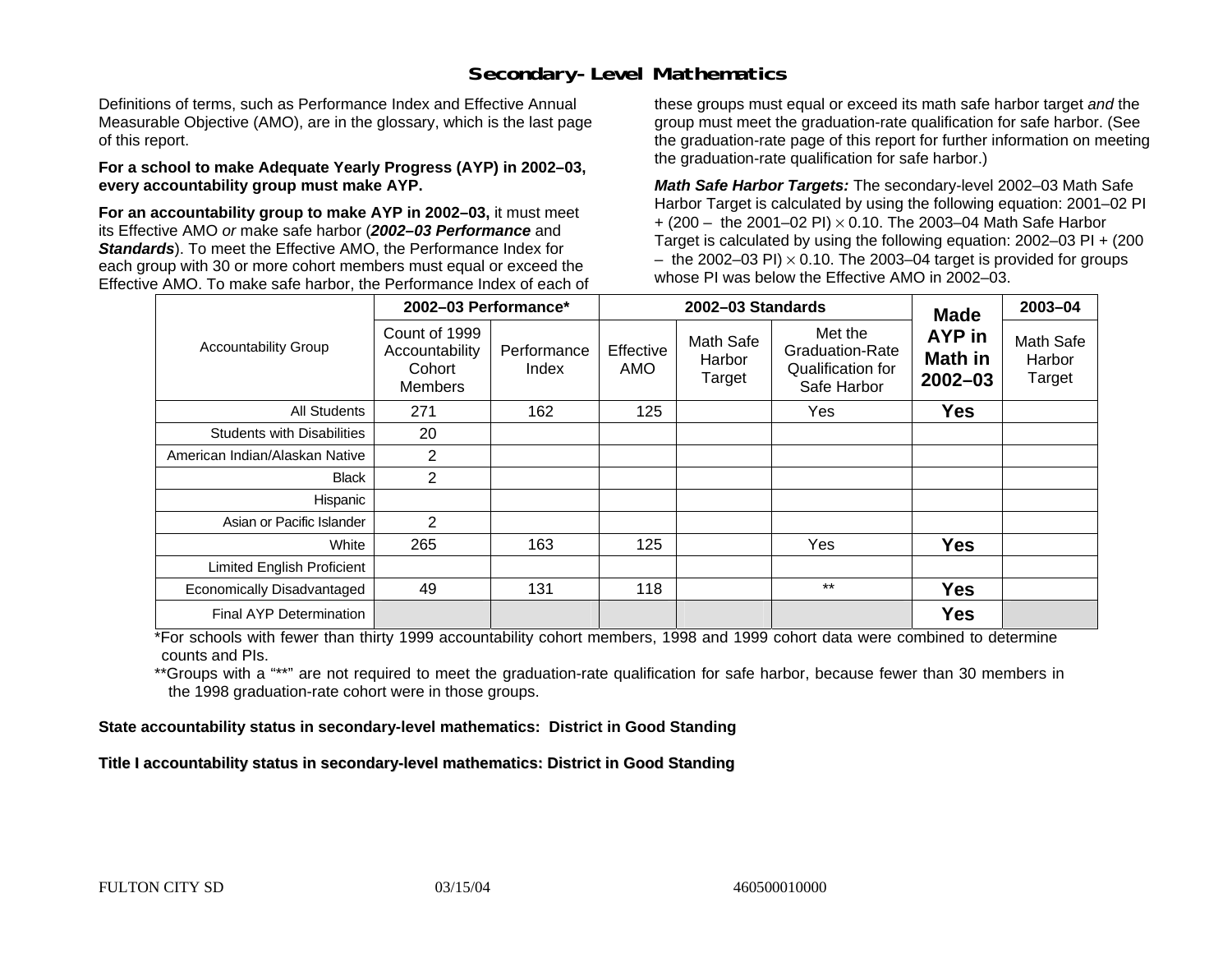### **Graduation Rate**

Definitions of terms, such as Progress Target and Adequate Yearly Progress (AYP), are in the glossary, which is the last page of this report.

*Made AYP in Graduation Rate in 2002–03:* For a school to make AYP in graduation rate, the Percent Earning a Local Diploma by August 31, 2002 for the "All Students" group must equal or exceed the Graduation-Rate Standard or the Graduation-Rate Progress Target.

*Qualification for Safe Harbor in Secondary-Level ELA and Math:* For an accountability group to be considered Qualified for Safe Harbor in Secondary-Level ELA and Math, the Percent Earning a Local Diploma

by August 31, 2002 must equal or exceed the Graduation-Rate Standard or the Graduation-Rate Progress Target for that group.

*Graduation-Rate Progress Targets:* The 2002–03 Graduation-Rate Progress Target is calculated by adding one point to the Percent Earning a Local Diploma by June 30, 2002. The 2003–04 Graduation-Rate Target is calculated by adding one point to the Percent Earning a Local Diploma by August 31, 2002. This target is provided for each group whose Percent Earning a Local Diploma by August 31, 2002 is below the Graduation-Rate Standard in 2002–03. Groups with fewer than 30 cohort members are not subject to this criterion.

|                                   |                                                                  | 2002-03 Performance                                      |                                 | 2002-03 Standards                         |                                                                                    | $2002 - 03$                                                               | 2003-04                                   |
|-----------------------------------|------------------------------------------------------------------|----------------------------------------------------------|---------------------------------|-------------------------------------------|------------------------------------------------------------------------------------|---------------------------------------------------------------------------|-------------------------------------------|
| <b>Accountability Group</b>       | Count of<br>1998<br>Graduation-<br>Rate Cohort<br><b>Members</b> | Percent Earning a<br>Local Diploma by<br>August 31, 2002 | Graduation-<br>Rate<br>Standard | Graduation-<br>Rate<br>Progress<br>Target | <b>Made AYP</b><br><b>in</b><br><b>Graduation</b><br><b>Rate in</b><br>$2002 - 03$ | Qualified<br>for Safe<br>Harbor in<br>Secondary-<br>Level ELA<br>and Math | Graduation-<br>Rate<br>Progress<br>Target |
| All Students                      | 238                                                              | 83                                                       | 55                              |                                           | Yes                                                                                | Yes                                                                       |                                           |
| <b>Students with Disabilities</b> | 16                                                               |                                                          |                                 |                                           |                                                                                    |                                                                           |                                           |
| American Indian/Alaskan Native    |                                                                  |                                                          |                                 |                                           |                                                                                    |                                                                           |                                           |
| <b>Black</b>                      |                                                                  |                                                          |                                 |                                           |                                                                                    |                                                                           |                                           |
| Hispanic                          | 2                                                                |                                                          |                                 |                                           |                                                                                    |                                                                           |                                           |
| Asian or Pacific Islander         |                                                                  |                                                          |                                 |                                           |                                                                                    |                                                                           |                                           |
| White                             | 234                                                              | 83                                                       | 55                              |                                           |                                                                                    | Yes                                                                       |                                           |
| Limited English Proficient        |                                                                  |                                                          |                                 |                                           |                                                                                    |                                                                           |                                           |
| Economically Disadvantaged        | 29                                                               |                                                          |                                 |                                           |                                                                                    |                                                                           |                                           |
| Final AYP Determination           |                                                                  |                                                          |                                 |                                           | Yes                                                                                |                                                                           |                                           |

#### **State accountability status for graduation rate: District in Good Standing**

Title I accountability status for graduation rate: District in Good Standing